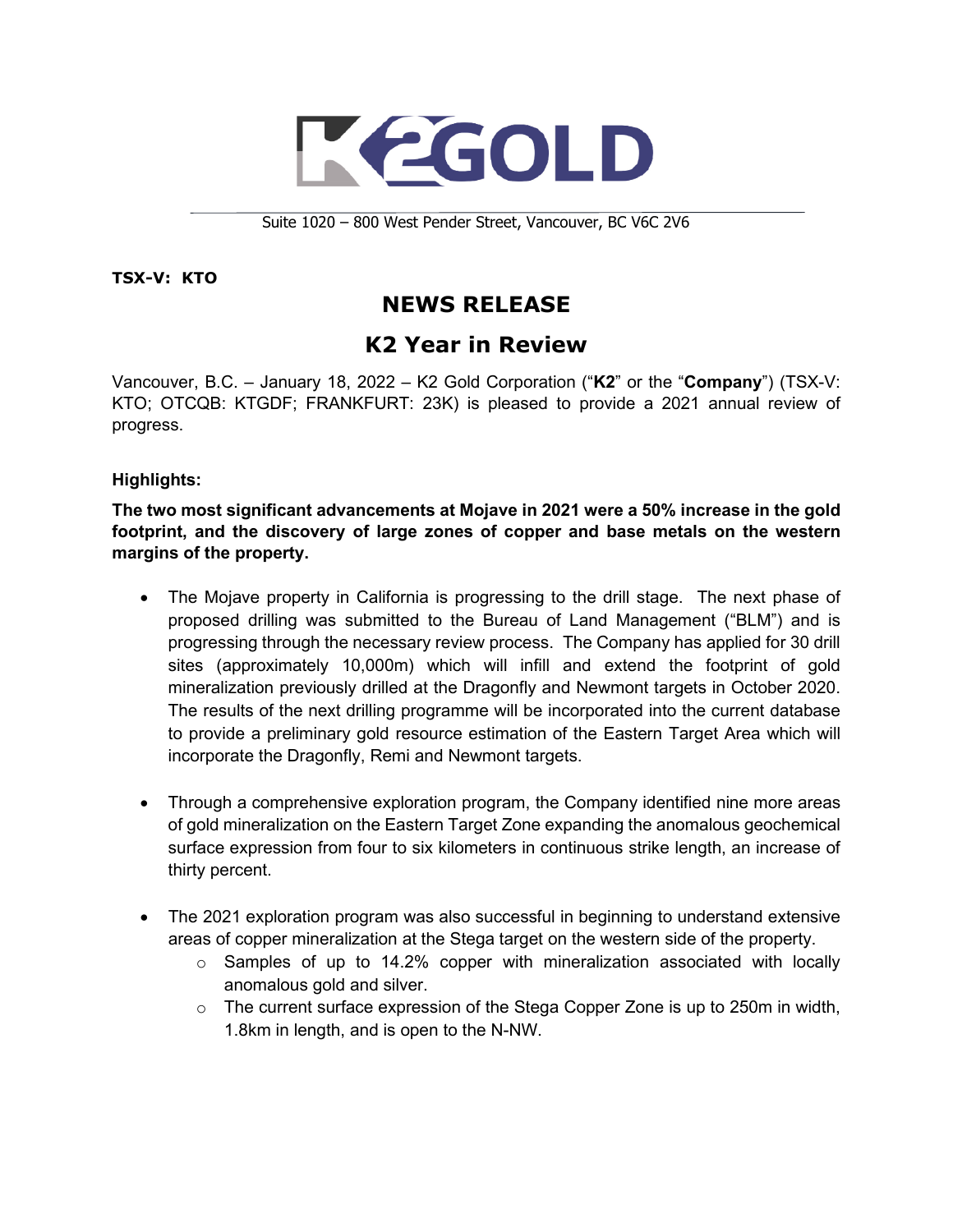- The relationship between the recently discovered sediment hosted copper sampled at surface, and possible buried intrusives/porphyries (identified by recent VTEM™) is unclear at this time but spatially there appears to be a distinct and direct relationship.
- The 360 Ha Morning Star property adjacent to Mojave was optioned from a private vendor. The property consists of a combination of patented and unpatented mining claims, the majority of which are unpatented. The geology is similar to Mojave, however, more mapping and interpretation is required to fully understand the mineralization style. The property has a valid drill permit. Previous drilling in the 80's and 90's on the property intersected grades up 3.7g Au over 38m (this figure is considered historical, the core is still available for review but the assay certificates from drilling have not been located).
- Over the course of 2021 the Company has been actively pursuing prospective gold properties in Nevada and other states in southwestern USA. News on potential property additions are expected to be released in Q1 and Q2 2022.

Steve Swatton, President and CEO of K2 commented: *"2021 was a pivotal year for K2. As the US's government departments adjusted to the expectations of the new administration, we continued to advance the Mojave property as per the BLM guidelines. Our strategy was to continue exploration at Mojave while actively looking for complementary properties in other regions of the southwest US. The discovery of significant copper in addition to gold at Mojave was a welcomed development, particularly in light of the announcements throughout the year from the State Department that the government would like to source more critical metals from domestic sources. We have identified several mineral properties in other states, and we expect to be announcing agreements on one or more other projects in the short term as we await the BLMs decision on the timing of permitted drilling at Mojave."*

Please **[CLICK HERE](https://k2gold.com/site/assets/files/6579/mjv_target_areas_60k_03dec2021.pdf)** to view all figures related to this news release.

## **Summary of 2021 Highlights:**

March 2021 – Positive decision letter of completion of documents for Phase 2 of drilling delivered to K2 by the BLM.

April 2021 – The Company announced that based on a comprehensive rock sampling program the mineralization in the area of previous drilling (by Newmont, BHP and K2) was extended to approximately 1 km at surface.

May 2021 – Further sampling in the Dragonfly zone returned gold values of up to 14.5 g/t gold and both the Newmont and Flores zones were extended at surface. In addition to the known gold zone of previous drilling the company discovered sediment hosted copper in a parallel zone approximately 3km to the west. Extensive sampling recovered samples of up to 14.2% Cu from the Stega zone.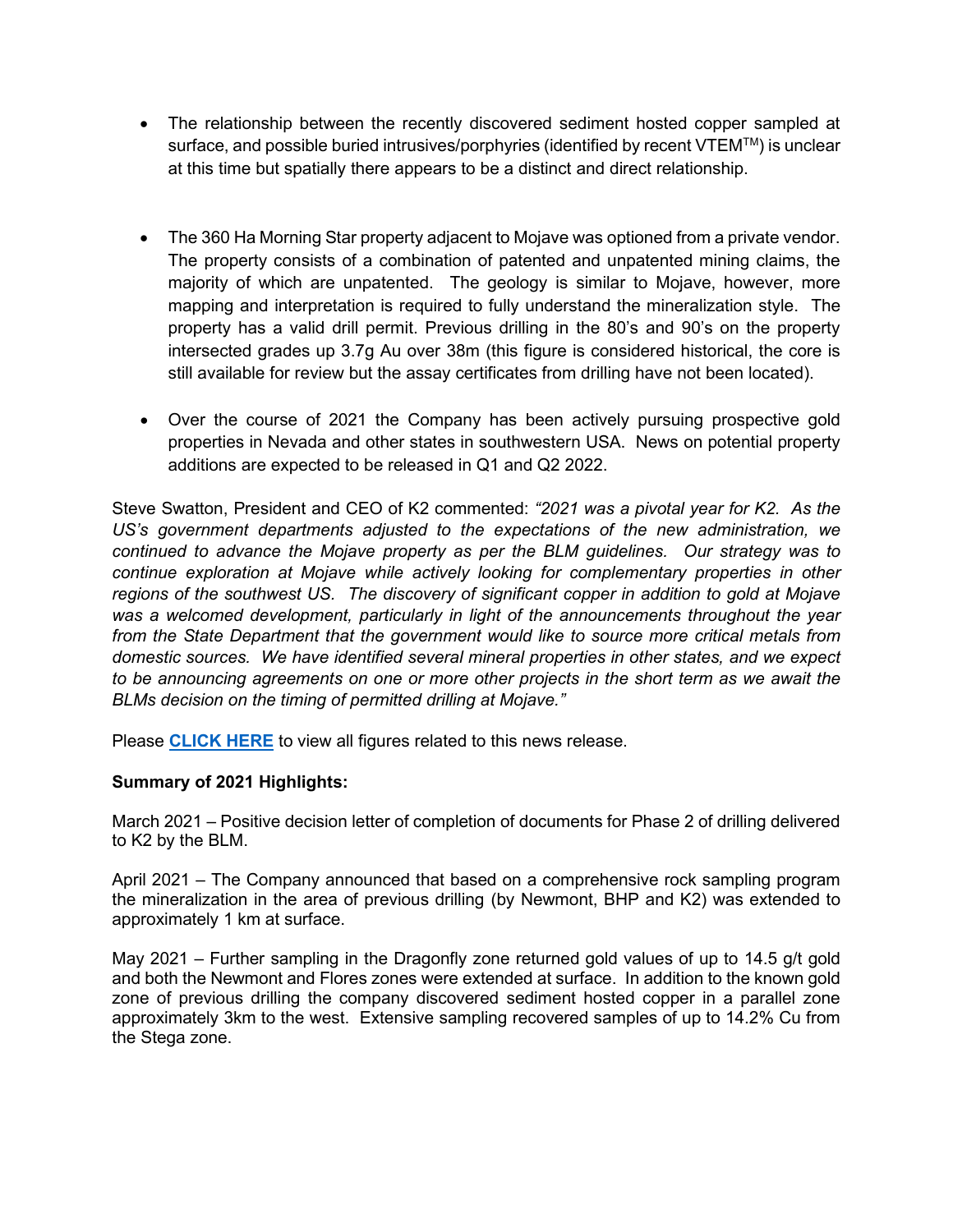June 2021 – Additional sampling at Stega revealed that the mineralization is zoned with a distinct Cu, Pb and Zn banding occurring adjacent to a gold zone. Both zones are pervasive along a distinct north-west fault and the mineralization extends for approximately 6km by 1km.

August 2021 – K2 signed an option agreement to acquire the Morning Star property (formerly known as the Cerro Gordo property) for certain cash payments, work commitments and a 3% NSR of which 1.5% can be purchased by the Company.

November 2021 – Results of additional soil, rock and select ionic leach samples confirmed and extended mineralization at 4 zones (Stega, Soda Canyon, Upland Valley and Gold Valley). This information combined with previous work lead to the conclusion that the mineralization at the Mojave property is district wide and occurs intermittently over 100km<sup>2</sup>.

December 2021 – Announced results of a heli-borne electromagnetic VTEMTM survey. The interpretation of the results is highly suggestive of at least 2 or more buried intrusives that may be the source of the fluids that transported the mineralization at Mojave.

## **Qualified Person**

Jodie Gibson, P.Geo, Vice President of Exploration and a Qualified Person under National Instrument 43-101, has reviewed and approved the technical information on this release.

## **About K2**

K2 is a member of the Discovery Group of companies and has option agreements on projects in SW USA and the Yukon. In the USA, the Company is represented by its 100% subsidiary, Mojave Precious Metals Inc. ("MPM"). The Company is focused on the Mojave property in California, a 5,830-hectare oxide gold project with base metal targets. The location of Mojave enables the Company to have year-round news flow on multiple previously recognized surface gold targets that have been successfully drilled in the past by majors BHP and Newmont. Besides affording immediate drill targets based on the Company's soil data integrated with LiDAR and Worldview-3 data, the property also has undrilled locations with gold enriched historical trench results including one at the Flores zone which recorded 8.4 g/t gold over 25.6m (see October 30, 2013 news release from Great Bear Resources Ltd.).

K2 and MPM are committed to transparency, accountability, environmental stewardship, safety, diversity and inclusion, and community engagement.

On behalf of the Board of Directors,

*"Stephen Swatton"*

President and CEO

K2 Gold Corporation.